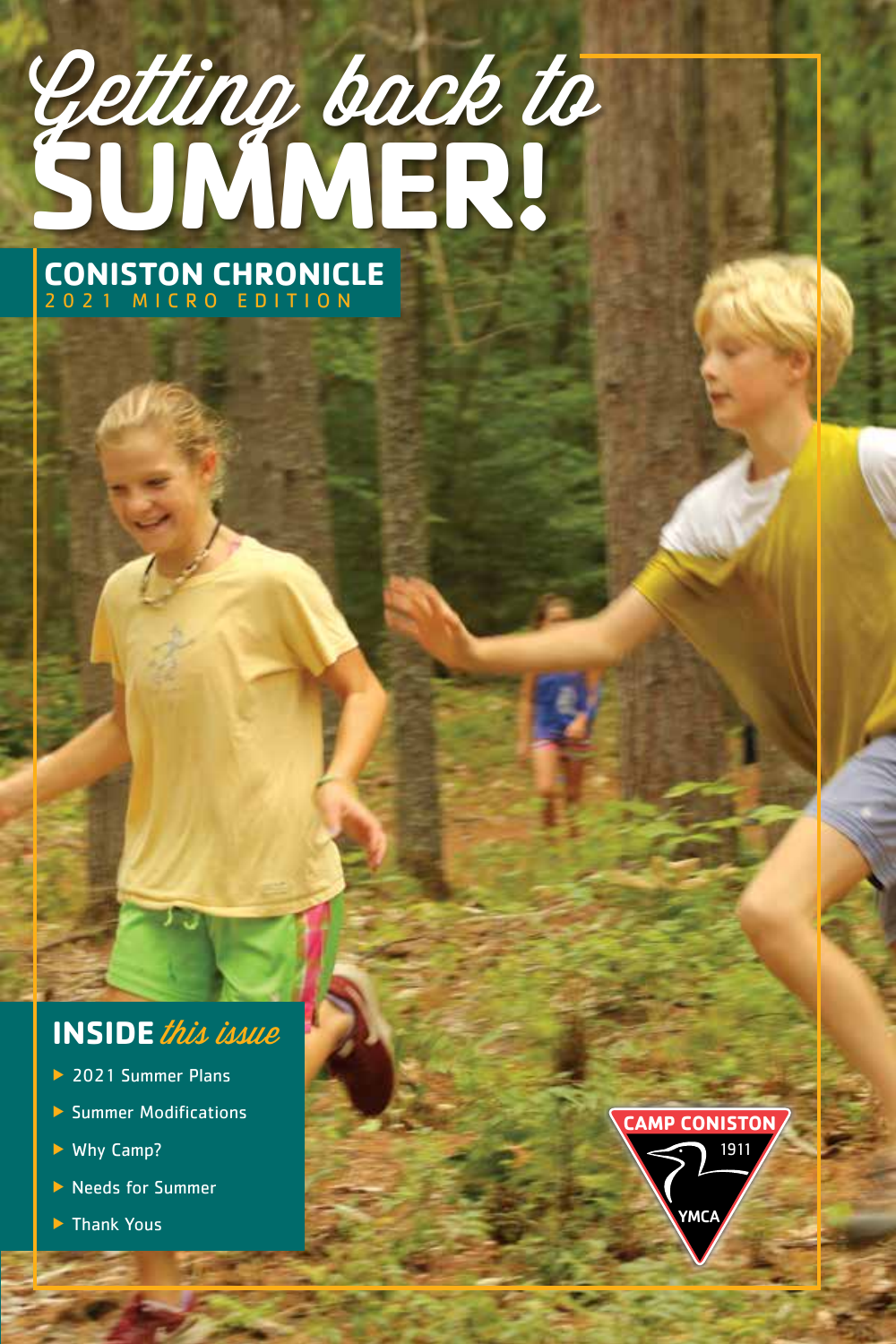# **DIRECTOR'S 2<sup>c</sup>**

 n a year where it felt like everything around us was challenging, complex, and at times discouraging, our work gave me great hope for the future. I truly believe that we are doing our part to make the world a better place. I hope your spirit is lifted as much as mine by the thought that each day we are one step closer to welcoming campers back to Coniston this summer. Thank you for your continued commitment to our mission.

I'm happy to report that our recovery is underway. We are working closely with well-known medical experts and will be open this summer with appropriate protocols. Many of our families either allocated previous tuition payments to this upcoming summer or donated them outright. Our annual fundraising continued, and thankfully, we were the beneficiaries of significant generosity. Meanwhile, we connected

> virtually to the Coniston Community through Zoom vespers and our local community through Community Days. In short, we were resilient.

> > These undertakings demonstrated that the Coniston spirit is alive and well. We may have been knocked temporarily off course by the virus, but we are back on track and well on our way toward resuming the magic that is Coniston.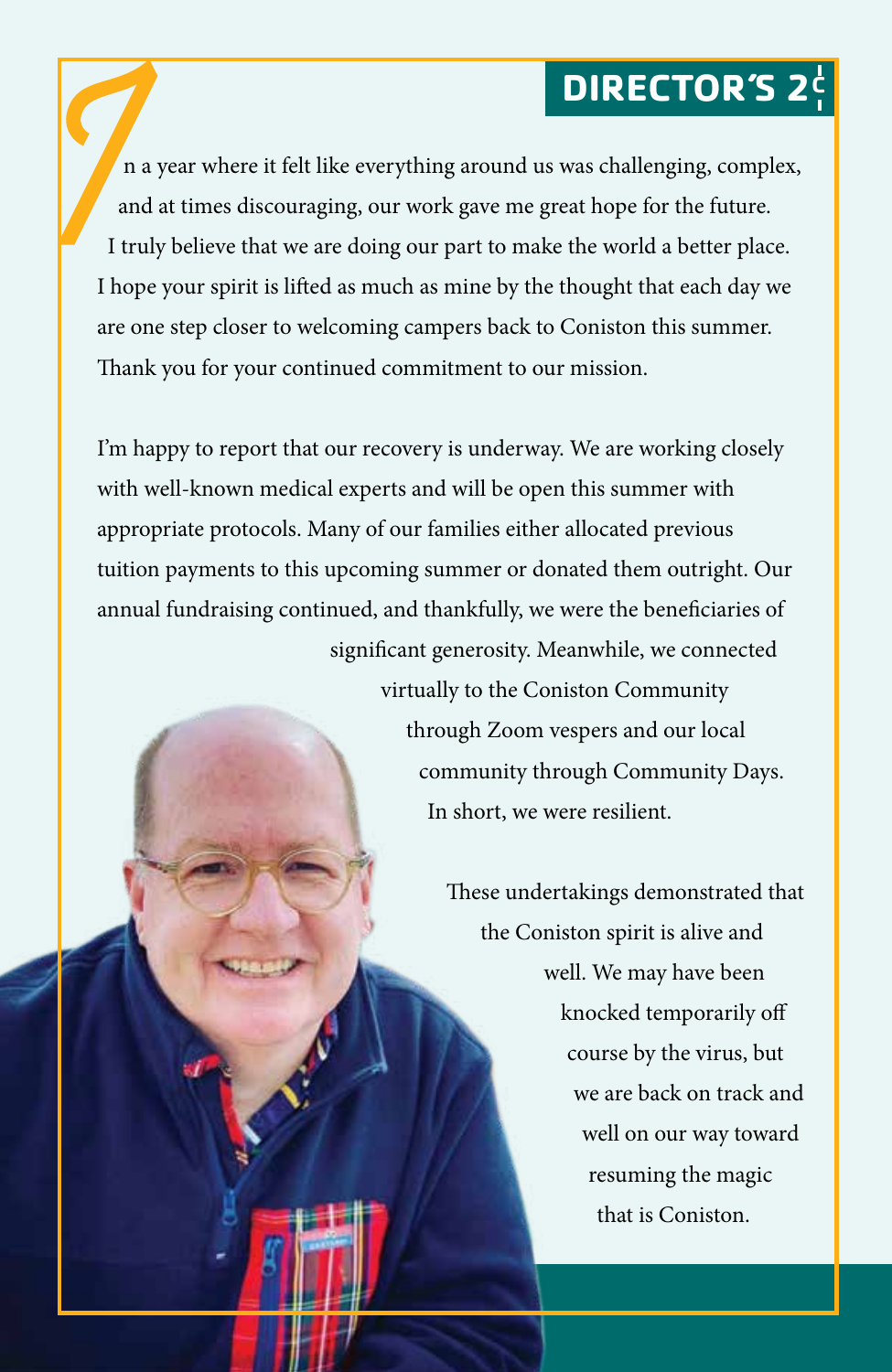# **MODIFICATIONS FOR SUMMER**



# *Pre-Camp*

Current recommendations and guidance requires every camper be monitored for COVID symptoms for 7 days prior to Camp.

# *Check-In*

To ensure the safety of the Coniston Community families will be assigned a check-in time to drop off their child/ children. Counselors will meet your family on the A-field.



Every camper must arrive with a negative PCR test. Camp will conduct another PCR test on check-in day, and again within 7 days of arriving at Camp.



When Conistonians are with their 'cabin family' they will not be required to wear masks. When interacting with people from other cabin families masks will be required.



# *Dining*

We will dine outside when weather permits. In inclement weather we will dine inside on a staggered schedule, in smaller groups, to ensure social distancing.



# *Altered Activity*

We anticipate running activities as normal when campers are masked and socially distanced. When this is not an option, like swimming, campers will remain in their cabin groups.

**MISSION** Statement

**ADDITIONAL COVID GUIDELINES: coniston.org/covid19-updates** *\* Information above is subject to change. Check the website for the most up-to-date guidelines.*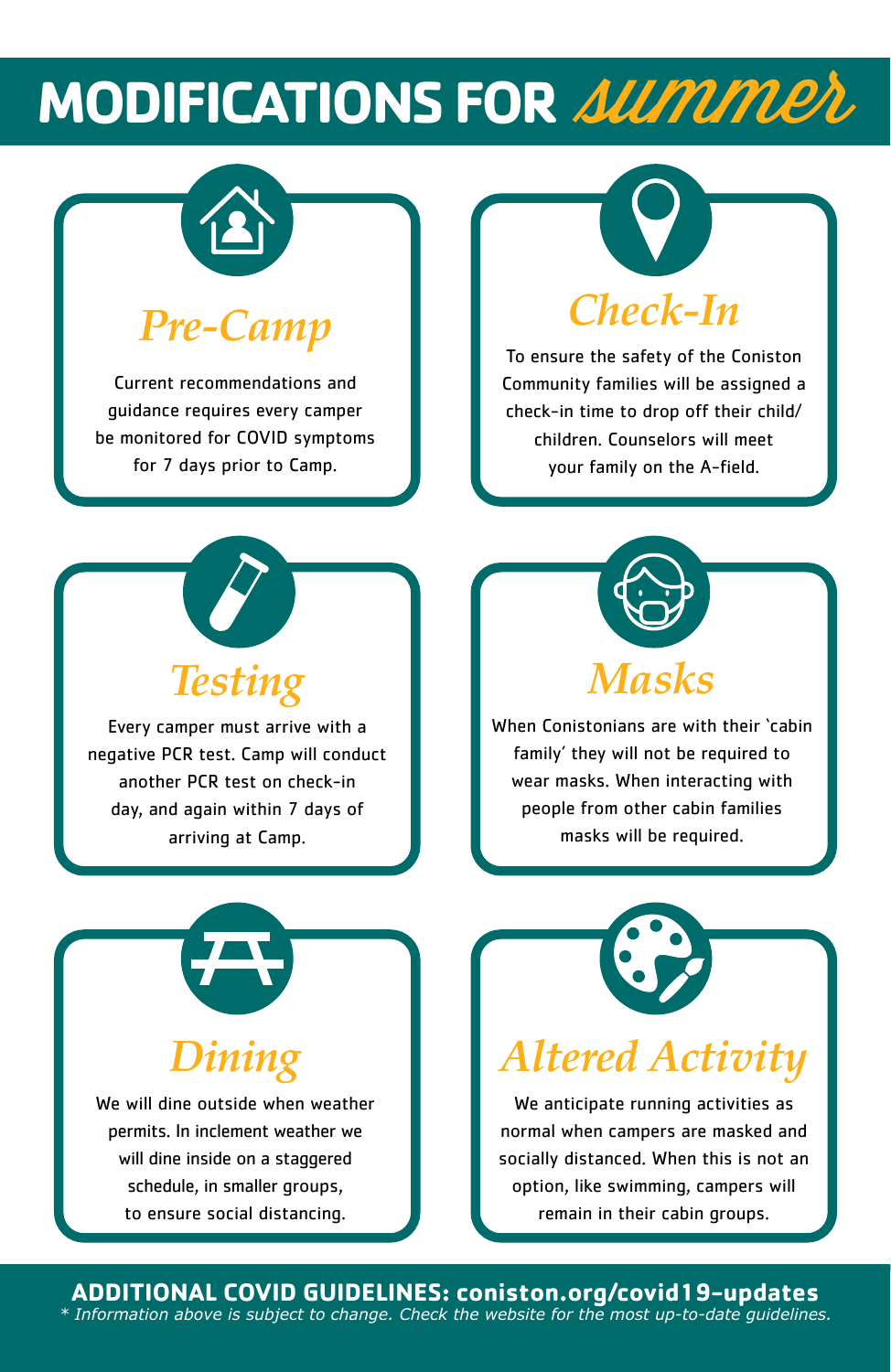# WHY KIDS NEED CAMP<br>MORE than ever





We watched our children miss building relationships—we saw them being lonely. Due to COVID almost every child faced adversity. **Adverse Childhood Experiences** (ACES) have a strong and cumulative impact on the health and well-being of adults. Growing healthy adults requires teaching young people how to make healthy relationships. Camp mitigates the effects of ACEs by fostering strong, responsive relationships, and by helping children build core life skills that buffer them from the effects of toxic stress. This is what children will get more than ever from Coniston in 2021.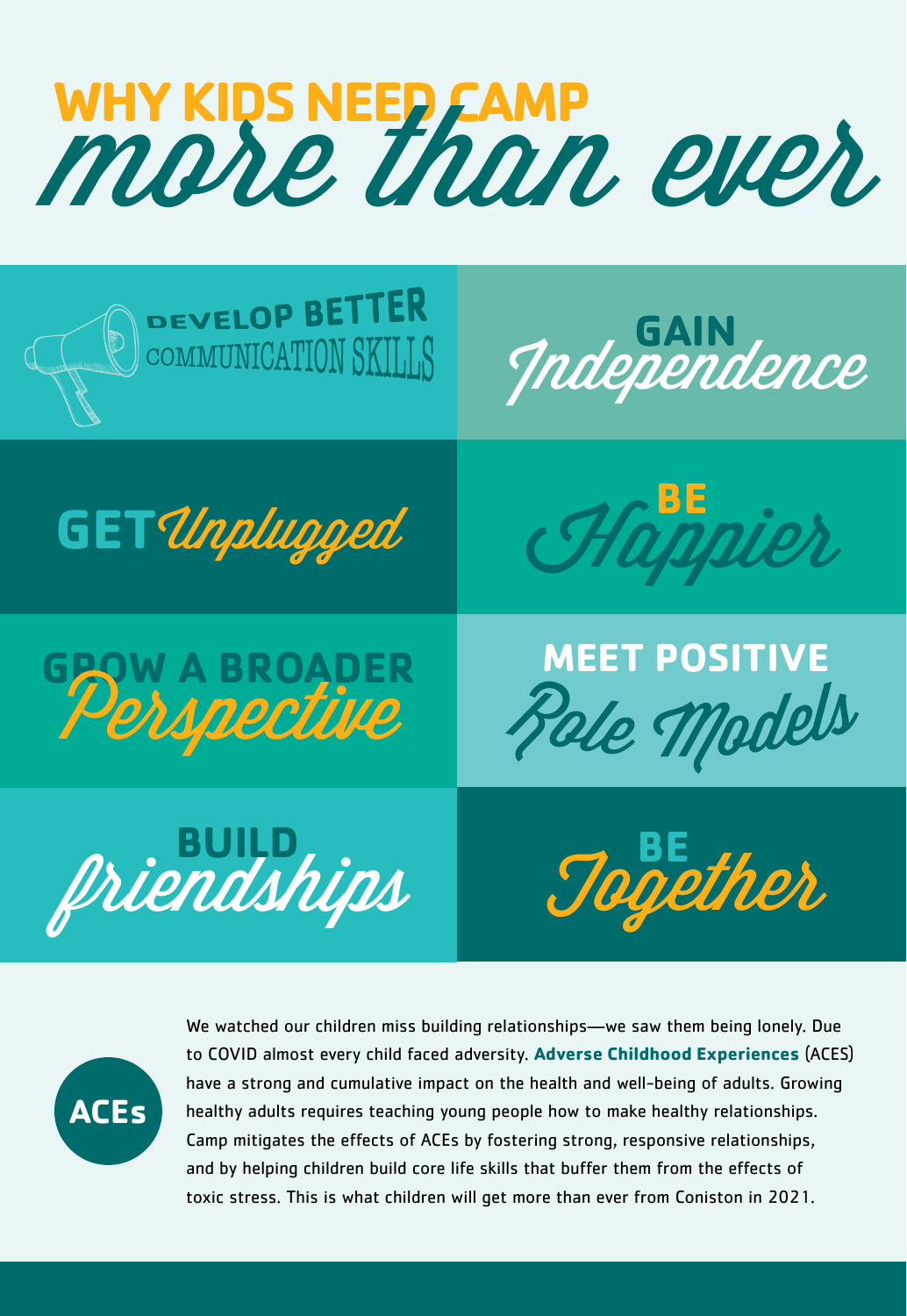# **NEEDS** for **SUMMER NINER**



We anticipate PCR and antigen testing to cost Camp **\$250,000 to \$400,000.**



## We have updated the electrical infrastructure in Boys and Girls Camp to accommodate the increased air circulation for 40 cabins. **\$50,000**



Additional boats, 5 large tents, 80 picnic tables, and 160 benches will enable campers to spread out over our 1,600 acres and still be together. **\$180,000**



This summer we are hiring extra staff and providing new and more extensive staff training to support our campers. **\$90,000**

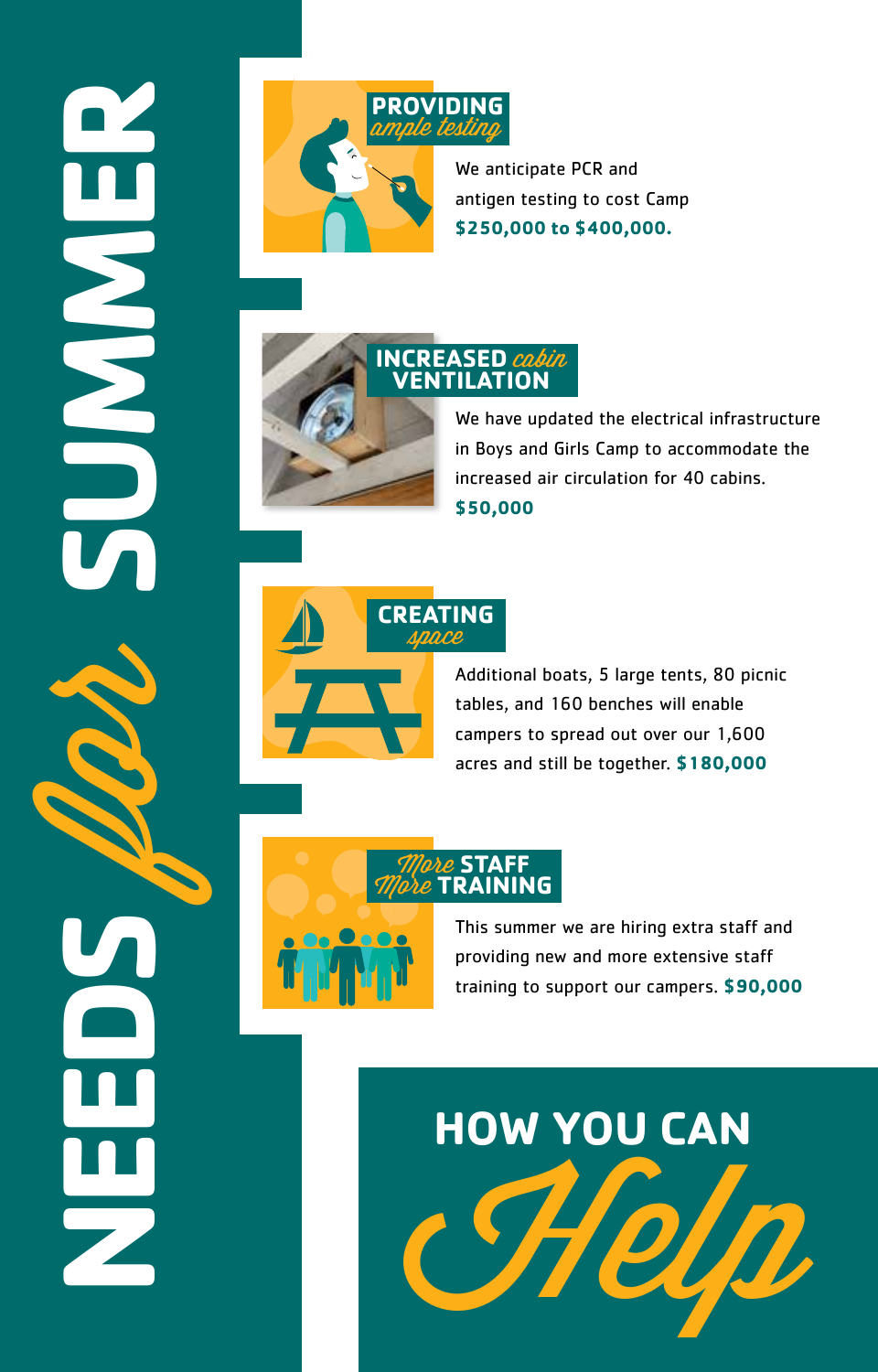ogether the Coniston Community accomplish amazing things in 2020. I come to you and ask for your continued support. Help us transform to meet new challenges and make the improvements we need to run Camp safely this summer. Together we can do so much more. C de la Catalunie de la Catalunie de la Catalunie de la Catalunie de la Catalunie de la Catalunie de la Catalunie de la Catalunie de la Catalunie de la Catalunie de la Catalunie de la Catalunie de la Catalunie de la Catalu

Every year, through the Coniston Annual Fund, we have subsidized every camper—some years the subsidy has been \$249—this year with the need for testing, outdoor dining, increased ventilation, and more staff training, we may need to subsidize each camper by \$500 or more.

### **We need your help making up this difference.**

What children learn from Camp can transform lives inside and out of Coniston. Children learn to trust in themselves and in others. They discover that the world is both bigger and smaller than they thought, as they meet people from all over the globe, who are just like them! Most importantly, they learn not to be afraid, that they can have fun, make friends, and be safe in this magical place called Coniston.

If you are in a position to do so, we hope you will choose to support the Coniston Annual Fund and help us provide all children, regardless of their ability to pay, the opportunity to benefit from the Coniston Experience. When we come together we can accomplish anything!

**DONATE** 

# facebook

**@YMCACampConiston** *No associated fees with donation.*

**@YMCACampConiston** *No associated fees with donation.*

During the dark days of winter there were times it felt like we would never come back together, but we can see the light at the end of the tunnel and **THE FUTURE IS NOW**. We look forward to re-engaging kids, supporting our community, and lighting a brighter path for the future.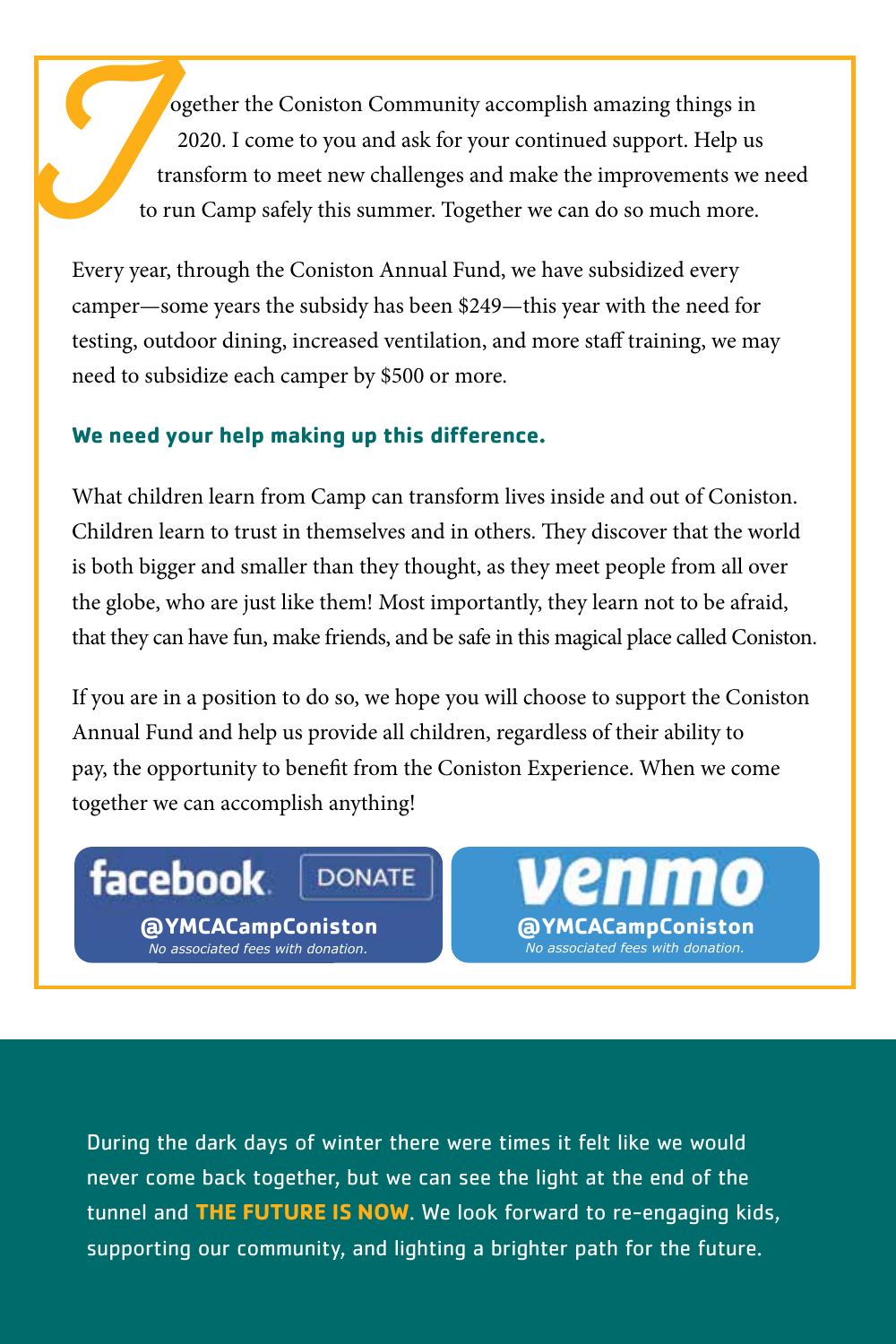

In our time of need you stepped forward and saved Coniston. In the last year every person has struggled, but when we needed you — you were there. Because of your generosity, Camp will be able to continue to change lives for another 100 years.

**FAMILIES** *and* **ALUMNI** *played a bigger role than ever before!* 

*Their combined gifts set a new record, which more than doubled the previous year's annual fund.* THANK YOU for your continued support.





With your help Coniston was able to procure PPP loans through the SBA so that we did not have to lay off any full time employees over the last year This has allowed our staff to work on planning a successful summer in 2021.

# **CAMPERSHIP** and **DIVERSITY GROWTH**

In the time of COVID when everyone is asked to socially distance from each other, it has made us realize how important camp is for all children. This year more organizations stepped forward to broaden our camperships into different and diverse under-served communities.

**IEW AMERICAN COMMUNITIES IN CONCORD**





**VETERANS & SERVICE MEMBER FAMILIES**

**NEWPORT & SULLIVAN COUNTY**



**THANK YOU** for providing us a community grant to support our operations budget



**THANK YOU** to the Y of the USA for the COVID **Sustainability** Grant Funding



**THANK YOU**  to the many volunteers who hosted a virtual vespers.



**ANK YOU** to the Brown Foundation for funding Community Days.